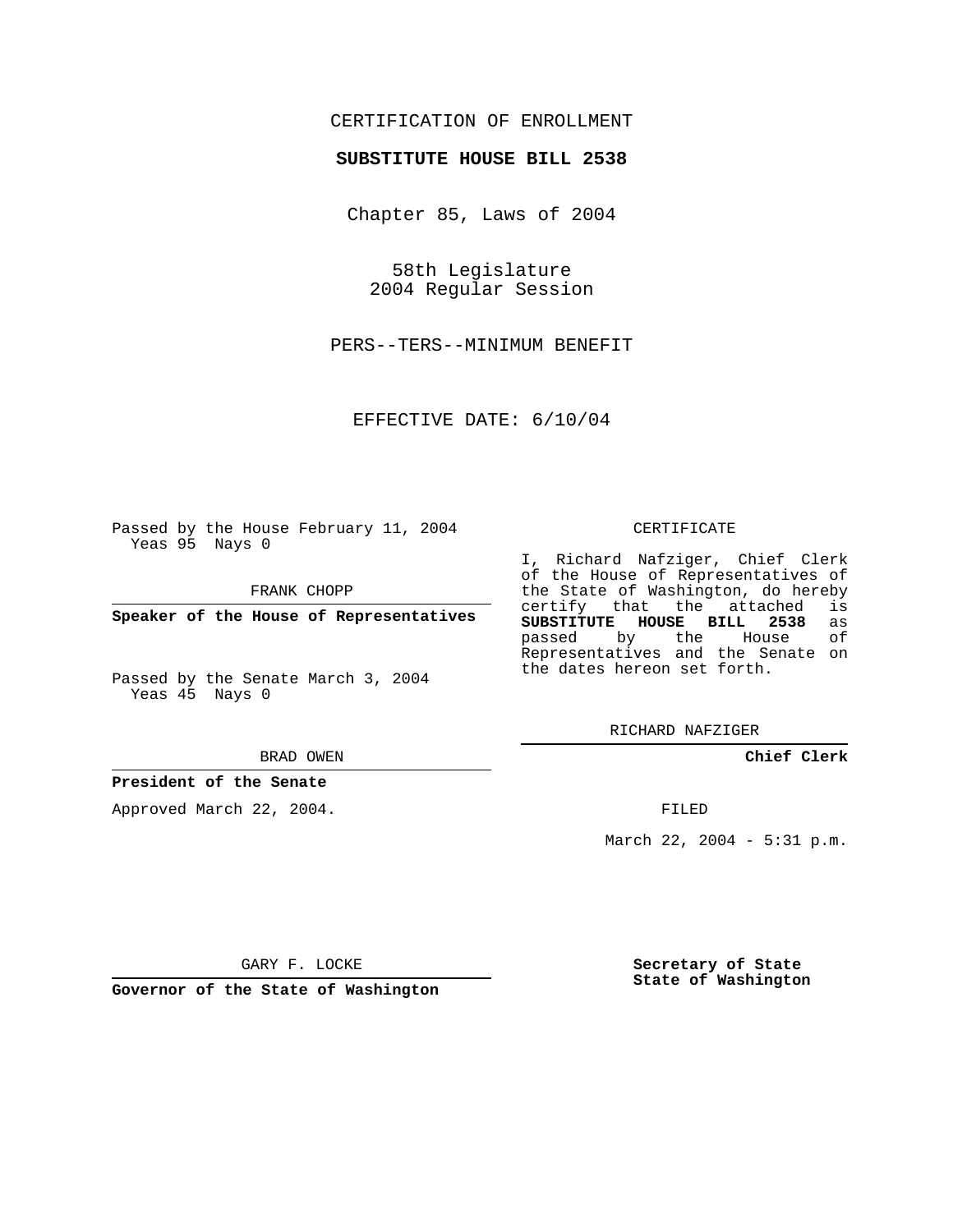# **SUBSTITUTE HOUSE BILL 2538** \_\_\_\_\_\_\_\_\_\_\_\_\_\_\_\_\_\_\_\_\_\_\_\_\_\_\_\_\_\_\_\_\_\_\_\_\_\_\_\_\_\_\_\_\_

\_\_\_\_\_\_\_\_\_\_\_\_\_\_\_\_\_\_\_\_\_\_\_\_\_\_\_\_\_\_\_\_\_\_\_\_\_\_\_\_\_\_\_\_\_

Passed Legislature - 2004 Regular Session

# **State of Washington 58th Legislature 2004 Regular Session**

**By** House Committee on Appropriations (originally sponsored by Representatives Conway, Fromhold, Alexander, Rockefeller, Upthegrove, Simpson, G., Moeller, Chase, Bush and Armstrong; by request of Select Committee on Pension Policy)

READ FIRST TIME 01/28/04.

 AN ACT Relating to establishing a one thousand dollar minimum monthly benefit for public employees' retirement system plan 1 members and teachers' retirement system plan 1 members who have at least twenty-five years of service and who have been retired at least twenty years; and amending RCW 41.32.4851 and 41.40.1984.

BE IT ENACTED BY THE LEGISLATURE OF THE STATE OF WASHINGTON:

 **Sec. 1.** RCW 41.32.4851 and 1995 c 345 s 3 are each amended to read as follows:

 (1) No one who becomes a beneficiary after June 30, 1995, shall receive a monthly retirement allowance of less than twenty-four dollars and twenty-two cents times the number of years of service creditable to the person whose service is the basis of such retirement allowance.

 (2) If the retirement allowance payable was adjusted at the time benefit payments to the beneficiary commenced, the minimum allowance provided in this section shall be adjusted in a manner consistent with that adjustment.

 (3) Beginning July 1, 1996, the minimum benefit set forth in subsection (1) of this section shall be adjusted annually by the annual increase.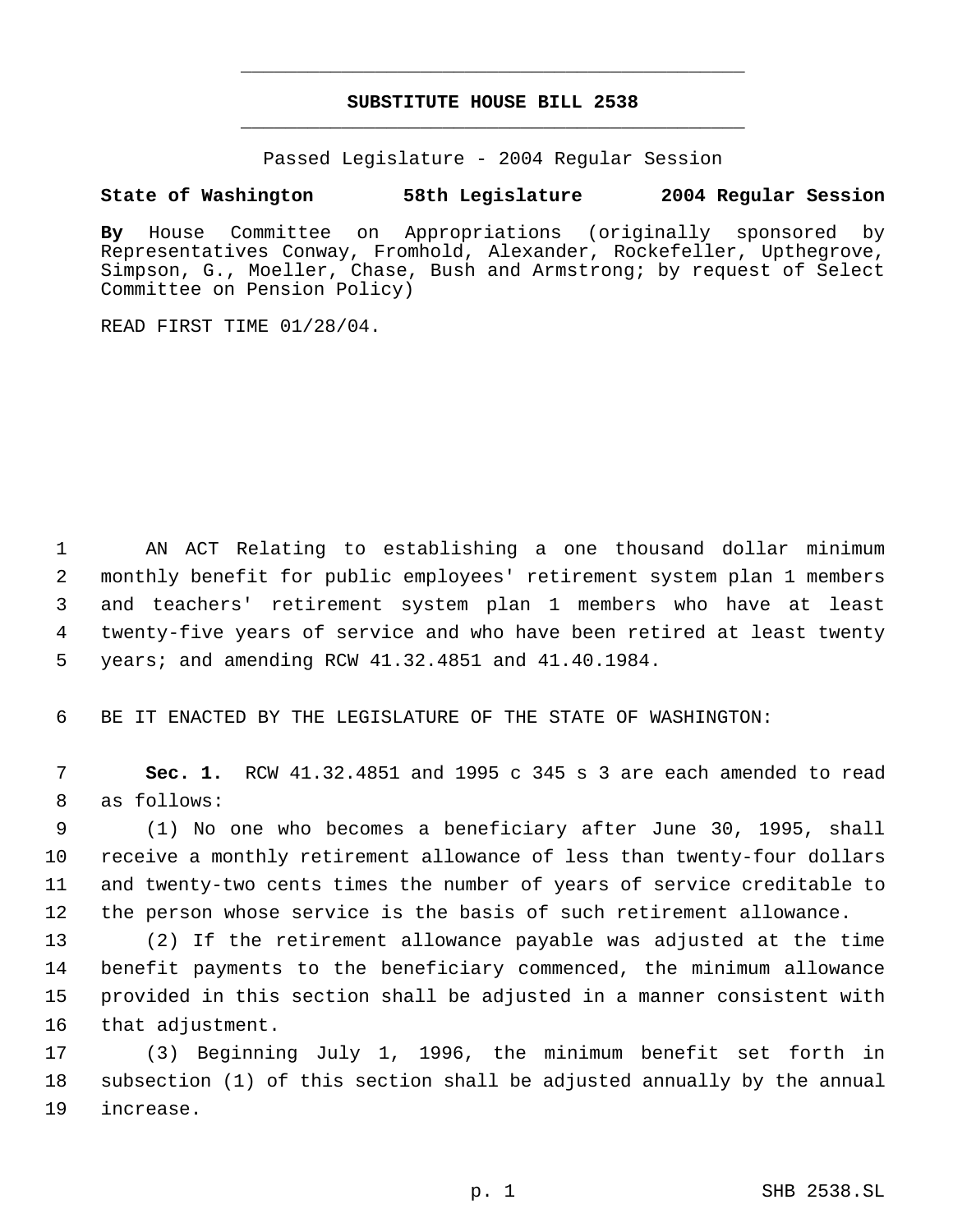(4) Those receiving a temporary disability benefit under RCW 41.32.540 shall not be eligible for the benefit provided by this section.

 (5) Beginning July 1, 2004, the minimum benefit set forth in subsection (1) of this section, prior to adjustments set forth in subsection (2) of this section, for a beneficiary with at least twenty- five years of service and who has been retired at least twenty years 8 shall be one thousand dollars per month. The minimum benefit in this subsection shall not be adjusted by the annual increase provided in subsection (3) of this section.

 **Sec. 2.** RCW 41.40.1984 and 1995 c 345 s 7 are each amended to read as follows:

 (1) Except as provided in subsections (4) and (5) of this section, no one who becomes a beneficiary after June 30, 1995, shall receive a monthly retirement allowance of less than twenty-four dollars and twenty-two cents times the number of years of service creditable to the person whose service is the basis of such retirement allowance.

 (2) Where the retirement allowance payable was adjusted at the time benefit payments to the beneficiary commenced, the minimum allowance provided in this section shall be adjusted in a manner consistent with that adjustment.

 (3) Beginning July 1, 1996, the minimum benefit set forth in subsection (1) of this section shall be adjusted annually by the annual increase.

 (4) Those receiving a benefit under RCW 41.40.220(1) or under RCW 41.44.170 (3) and (5) shall not be eligible for the benefit provided by this section.

 (5) For persons who served as elected officials and whose accumulated employee contributions and credited interest was less than seven hundred fifty dollars at the time of retirement, the minimum benefit under subsection (1) of this section shall be ten dollars per month per each year of creditable service.

 (6) Beginning July 1, 2004, the minimum benefit set forth in subsection (1) of this section, prior to adjustments set forth in subsection (2) of this section, for a beneficiary with at least twenty-36 five years of service and who has been retired at least twenty years